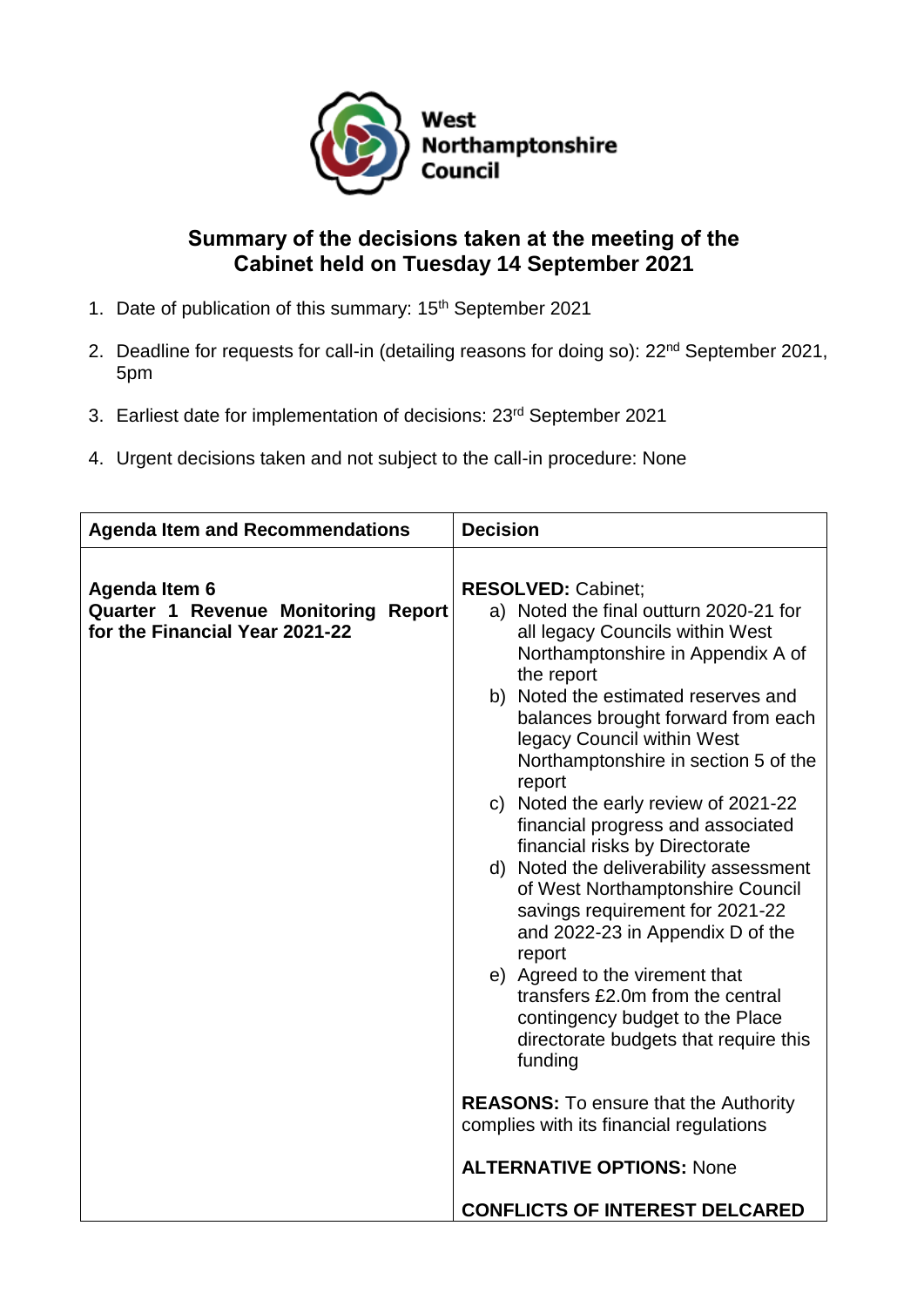|                                                                    | <b>AND DISPENSATIONS GRANTED: None</b>                                                                                                                                                                                                                                                                                                                                                                                                                                                                                                                                                                                                                     |
|--------------------------------------------------------------------|------------------------------------------------------------------------------------------------------------------------------------------------------------------------------------------------------------------------------------------------------------------------------------------------------------------------------------------------------------------------------------------------------------------------------------------------------------------------------------------------------------------------------------------------------------------------------------------------------------------------------------------------------------|
| <b>Agenda Item 7</b><br>Q1 Capital Monitoring Report 2021-22       | <b>RESOLVED: Cabinet:</b><br>a) Noted the provisional capital outturn<br>position from all legacy WNC<br>authorities for the financial year<br>2020-21<br>b) Noted the proposed capital carry<br>forwards for the GF and HRA capital<br>programmes as detailed in<br>appendices A and B of the repor<br>c) Noted the latest capital budget and<br>Medium-Term Financial Plan for the<br>GF and HRA<br>d) Noted the new schemes that had<br>been approved since 1st April 2021<br>or were in the process of being<br>approved.<br><b>REASONS:</b> This in accordance with the<br>policy of the Council and constitution<br><b>ALTERNATIVE OPTIONS: None</b> |
|                                                                    | <b>CONFLICTS OF INTEREST DECLARED</b><br><b>AND DISPENSATIONS GRANTED: None</b>                                                                                                                                                                                                                                                                                                                                                                                                                                                                                                                                                                            |
| Agenda Item 8<br>Corporate Plan Performance Report -<br>2021-22 Q1 | <b>RESOLVED: Cabinet:</b><br>a) Noted the content of the appendix<br>covering the 1st quarter of 2021-22                                                                                                                                                                                                                                                                                                                                                                                                                                                                                                                                                   |
|                                                                    | <b>REASONS:</b> This report is for information<br>and discussion only, there are no direct<br>decisions to be made following the report.                                                                                                                                                                                                                                                                                                                                                                                                                                                                                                                   |
|                                                                    | <b>ALTERNATIVE OPTIONS: None</b>                                                                                                                                                                                                                                                                                                                                                                                                                                                                                                                                                                                                                           |
|                                                                    | <b>CONFLICTS OF INTEREST DECLARED</b><br><b>AND DISPENSATIONS GRANTED: None</b>                                                                                                                                                                                                                                                                                                                                                                                                                                                                                                                                                                            |
| <b>Agenda Item 9</b><br><b>Quarter 1 Transformation Update</b>     | <b>RESOLVED: Cabinet;</b><br>1. Noted the contents of the report.                                                                                                                                                                                                                                                                                                                                                                                                                                                                                                                                                                                          |
|                                                                    | <b>REASONS:</b> Update paper for information<br>only, no decisions required                                                                                                                                                                                                                                                                                                                                                                                                                                                                                                                                                                                |
|                                                                    | <b>ALTERNATIVE OPTIONS: None</b>                                                                                                                                                                                                                                                                                                                                                                                                                                                                                                                                                                                                                           |
|                                                                    | <b>CONFLICTS OF INTEREST DECLARED</b><br><b>AND DISPENSATIONS GRANTED: None</b>                                                                                                                                                                                                                                                                                                                                                                                                                                                                                                                                                                            |
|                                                                    |                                                                                                                                                                                                                                                                                                                                                                                                                                                                                                                                                                                                                                                            |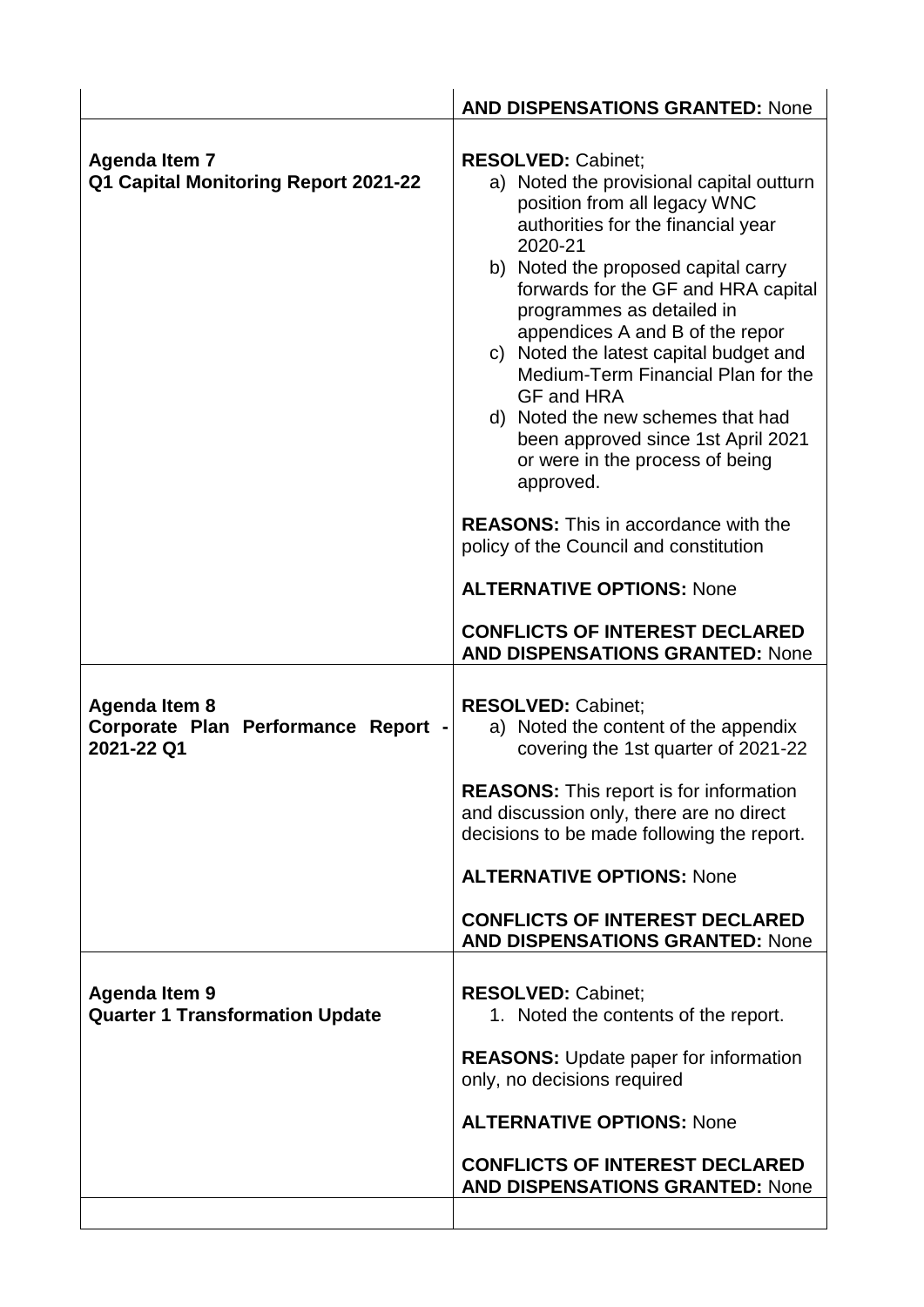| <b>Agenda Item 10</b><br>Local Government and<br><b>Social</b><br>Care<br>Ombudsman Annual Report Analysis<br>2020-21                                                                                                                                  | <b>RESOLVED: Cabinet;</b><br>1. Noted the contents and<br>recommendations of the<br>Ombudsman's reports<br><b>REASONS:</b> It is good practice to note the<br>findings and recommendations of the<br>Ombudsman and support their<br>implementation across Council services, in<br>order to improve customer experience,<br>value for money and outcomes for<br>residents.<br><b>ALTERNATIVE OPTIONS: None</b><br><b>CONFLICTS OF INTEREST DECLARED</b>                                                                                                                                                                                                                                                                                                                                                                                                                                                                                           |
|--------------------------------------------------------------------------------------------------------------------------------------------------------------------------------------------------------------------------------------------------------|--------------------------------------------------------------------------------------------------------------------------------------------------------------------------------------------------------------------------------------------------------------------------------------------------------------------------------------------------------------------------------------------------------------------------------------------------------------------------------------------------------------------------------------------------------------------------------------------------------------------------------------------------------------------------------------------------------------------------------------------------------------------------------------------------------------------------------------------------------------------------------------------------------------------------------------------------|
|                                                                                                                                                                                                                                                        | <b>AND DISPENSATIONS GRANTED: None</b>                                                                                                                                                                                                                                                                                                                                                                                                                                                                                                                                                                                                                                                                                                                                                                                                                                                                                                           |
| <b>Agenda Item 11</b><br>West Northamptonshire Strategic Plan:<br><b>Options</b><br><b>Consultation</b><br><b>Spatial</b><br>and<br><b>Statement of Community Involvement</b><br>Northamptonshire<br>West<br>and<br>Local<br><b>Development Scheme</b> | <b>RESOLVED: Cabinet;</b><br>a) Approved the West<br>Northamptonshire Strategic Plan:<br><b>Spatial Options Consultation Paper</b><br>(Appendix A) for the purposes of<br>public consultation as set out in the<br>report.<br>b) Approved the West<br>Northamptonshire Local<br>Development Scheme (Appendix B)<br>which would have effect upon expiry<br>of the call-in period for Cabinet<br>decisions.<br>c) Noted the responses to the<br>consultation on the draft Statement<br>of Community Involvement and<br>adopted the Statement of<br>Community Involvement with the<br>amendments set out in Appendix C.<br>d) Delegated to the Assistant Director:<br>Growth, Climate and Regeneration,<br>in consultation with the Portfolio<br>Holder for Planning, Built<br><b>Environment and Rural Affairs,</b><br>authority to make minor editorial<br>and presentational changes to the<br>above documents in their final<br>published form. |
|                                                                                                                                                                                                                                                        | <b>REASONS:</b><br>1. The development plan (or local<br>plan) is central to the planning<br>system with a requirement in law<br>that planning decisions must be                                                                                                                                                                                                                                                                                                                                                                                                                                                                                                                                                                                                                                                                                                                                                                                  |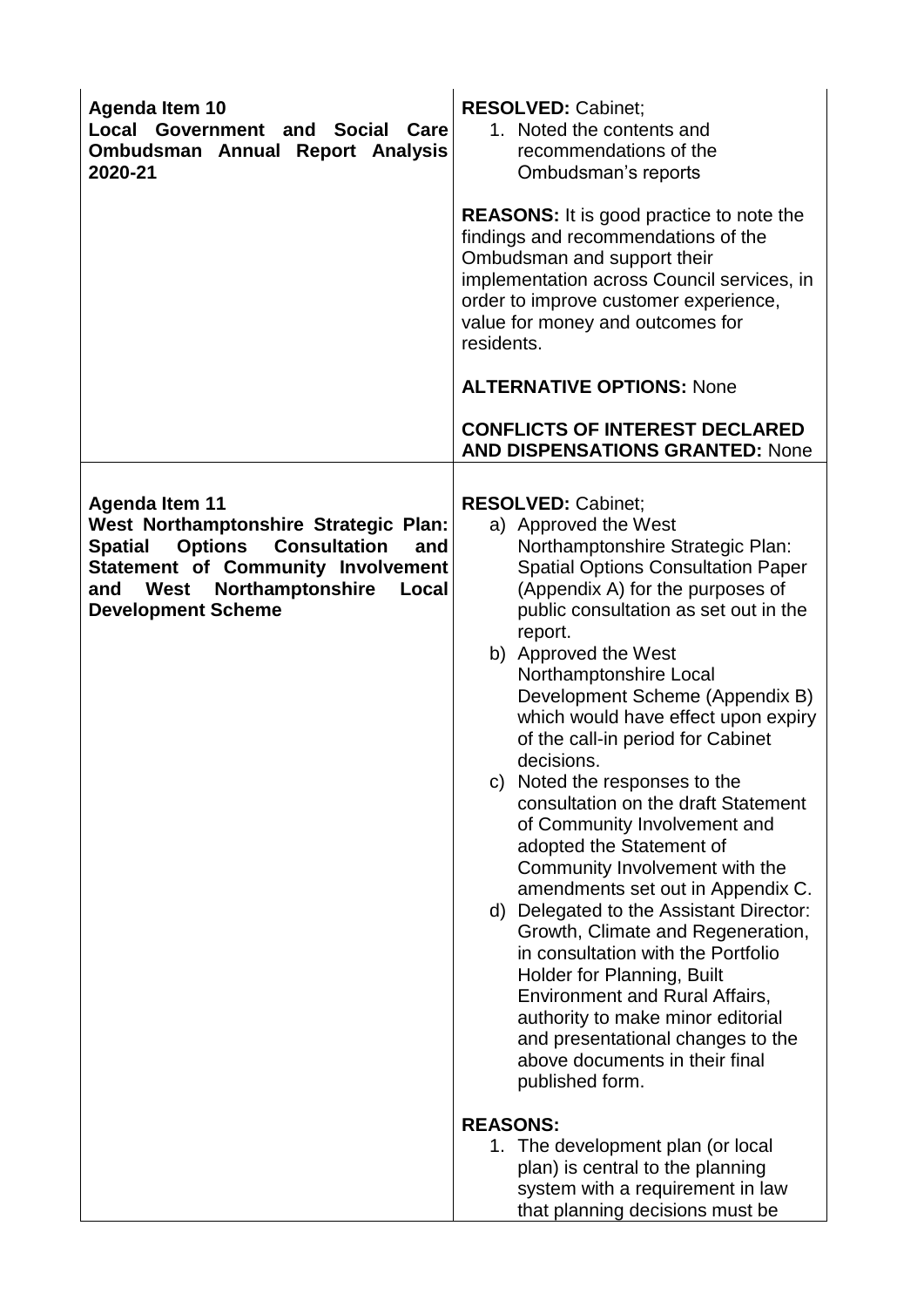| <b>Agenda Item 12</b><br><b>RESOLVED: Cabinet;</b><br>1. Received the results of the recent<br><b>A422 Farthinghoe Bypass</b><br>consultation on the A422 | taken in line with the development<br>plan unless material considerations<br>indicate otherwise. Each local<br>planning authority must identify their<br>strategic priorities and have policies<br>to address these in their local plans.<br>It is essential that plans are in place<br>and up to date. The preparation of<br>the West Northamptonshire<br>Strategic Plan is required to ensure<br>that the new council has an up-to-<br>date development plan, and the<br>spatial options consultation is the<br>key next step in the preparation of<br>the plan.<br>2. An LDS is required which sets out<br>the Local Plans, which when<br>prepared, will comprise part of the<br>development plan for the area. The<br>LDS must be made available<br>publicly and kept up to date. For<br>West Northamptonshire a new LDS<br>is needed to set out the revised<br>timetable for the West<br>Northamptonshire Strategic Plan<br>and also for the remaining stages of<br>the Northampton Local Plan (Part<br>2).<br>3. Local authorities are also required<br>to have in place an up-to-date SCI.<br>Consultation has been undertaken<br>on the SCI. This report sets out the<br>responses received during the<br>consultation and proposes changes<br>in response to the representations.<br>If adopted it would set out how the<br>Strategic Plan will be consulted<br>upon, at the various stages of<br>preparation.<br><b>ALTERNATIVE OPTIONS: None</b><br><b>CONFLICTS OF INTEREST DECLARED</b> |
|-----------------------------------------------------------------------------------------------------------------------------------------------------------|------------------------------------------------------------------------------------------------------------------------------------------------------------------------------------------------------------------------------------------------------------------------------------------------------------------------------------------------------------------------------------------------------------------------------------------------------------------------------------------------------------------------------------------------------------------------------------------------------------------------------------------------------------------------------------------------------------------------------------------------------------------------------------------------------------------------------------------------------------------------------------------------------------------------------------------------------------------------------------------------------------------------------------------------------------------------------------------------------------------------------------------------------------------------------------------------------------------------------------------------------------------------------------------------------------------------------------------------------------------------------------------------------------------------------------------------------------------------------------------------------|
|                                                                                                                                                           | <b>AND DISPENSATIONS GRANTED: None.</b>                                                                                                                                                                                                                                                                                                                                                                                                                                                                                                                                                                                                                                                                                                                                                                                                                                                                                                                                                                                                                                                                                                                                                                                                                                                                                                                                                                                                                                                              |
| <b>REASONS:</b>                                                                                                                                           | Farthinghoe Bypass and agreed the<br>timescales for further work                                                                                                                                                                                                                                                                                                                                                                                                                                                                                                                                                                                                                                                                                                                                                                                                                                                                                                                                                                                                                                                                                                                                                                                                                                                                                                                                                                                                                                     |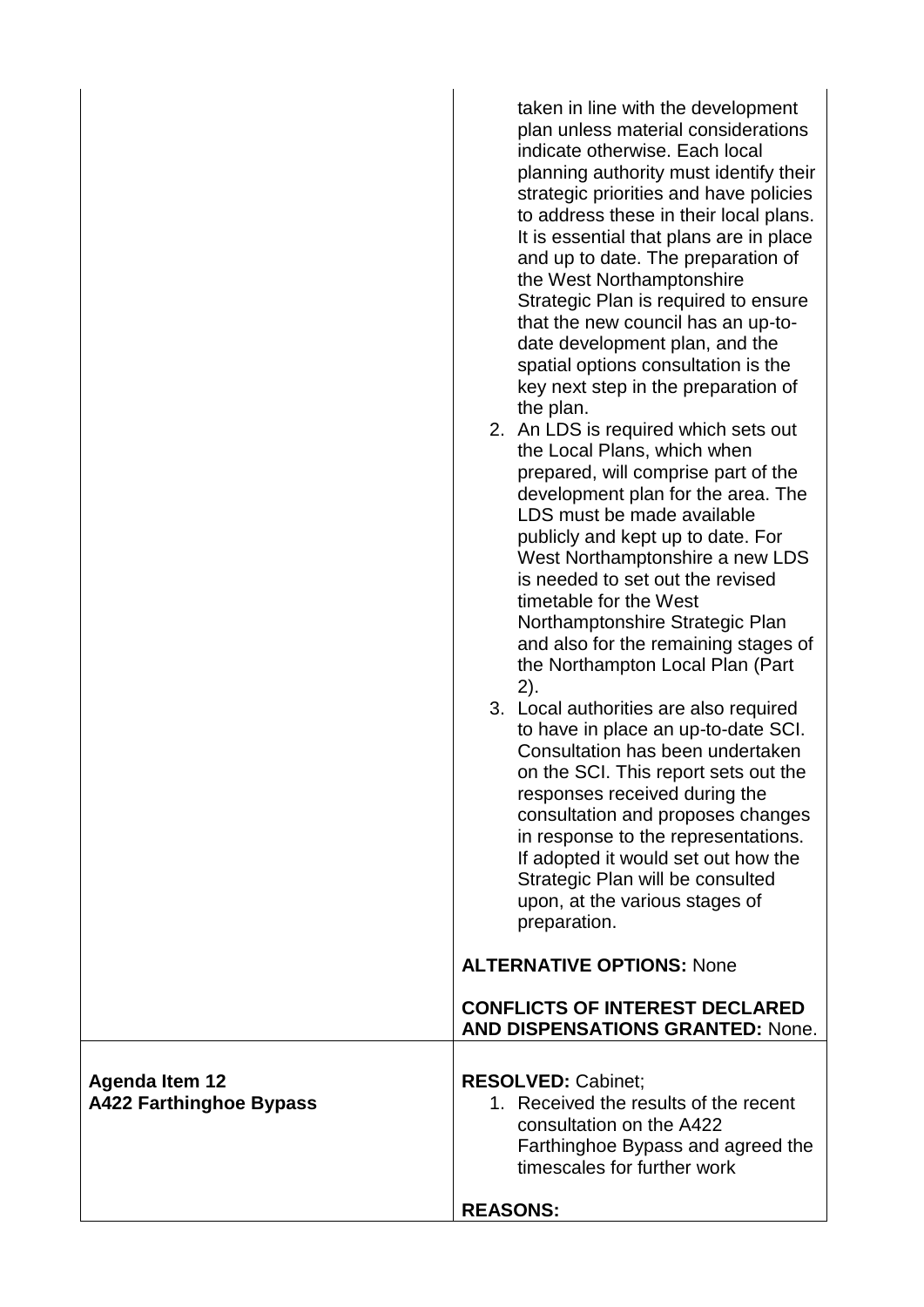- To progress the delivery of the A422 Farthinghoe Bypass, which is a priority scheme for the Council.
- The recommendation reflects the results of the consultation and scheme assessment work and the need to examine the points raised in the detailed consultation comments in more detail.
- The timescales for further work are based on the processes to be followed to gain statutory and funding approval for a major highway scheme.

## **ALTERNATIVE OPTIONS:**

- 1. Following the identification of funding to progress the scheme by the former County Council and South Northamptonshire Council, further work to develop four northern route options was undertaken in 2020.
- 2. A plan showing the four northern route options, with the 2016 southern route included for comparison, can be found at Appendix A of the report.
- 3. A Scheme Assessment Report provided a technical overview of the routes. The desktop environmental impact assessment showed that the impacts of the four northern routes were very close:
	- Northern Routes V0 and V1 scored best on Landscape impacts
	- Northern Route V1 scored worse than the other routes on Materials Waste impacts
	- Northern Route V3 scored best on Road Drainage – Groundwater Impact
	- Northern Route V0 scored worst on Road Drainage Flood Risk/Surface Water impacts

Overall Northern Routes V0 and V3 scored slightly better than routes V1 and V2.

4. The Scheme Assessment Report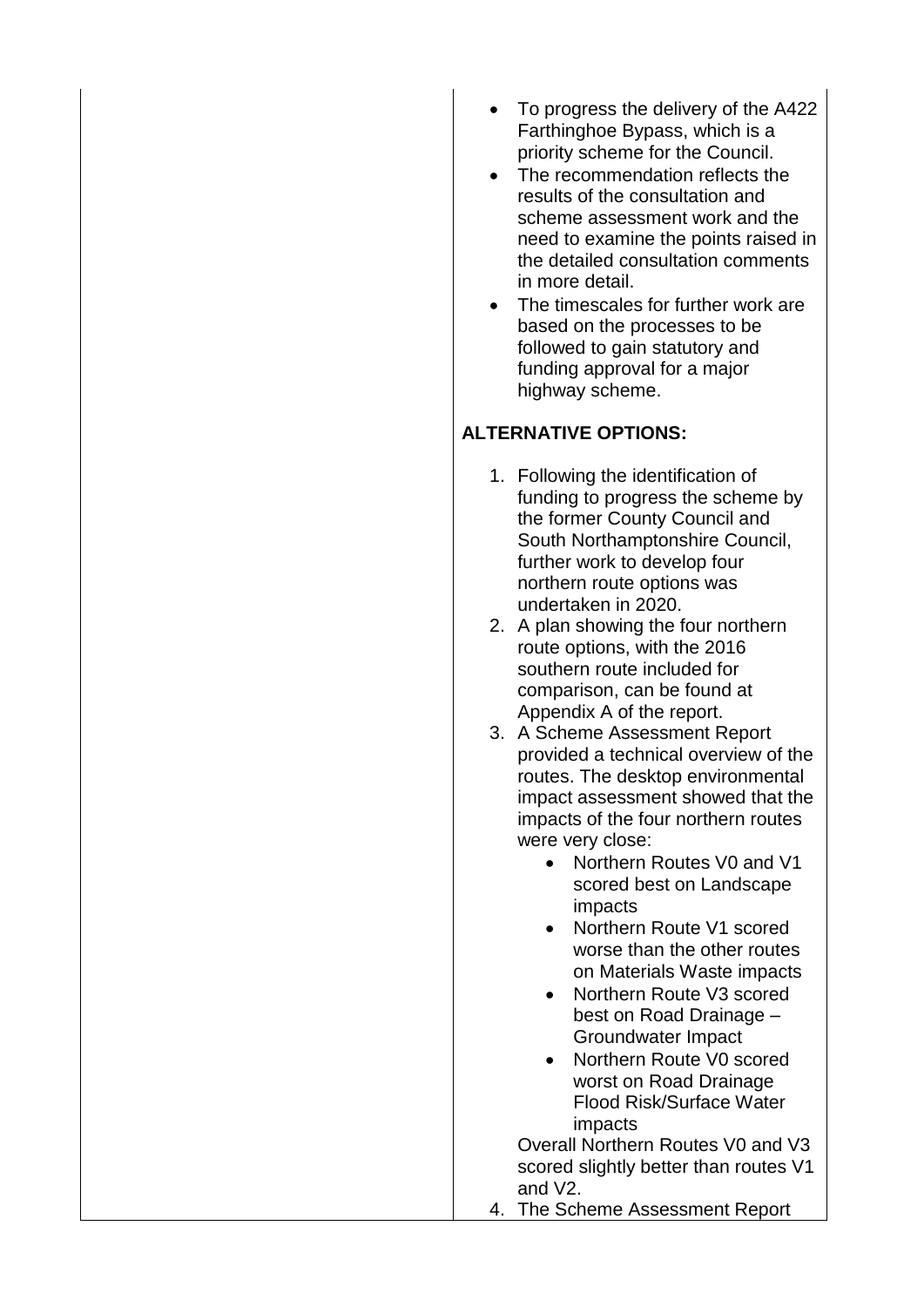|                                                                                                                                                                                                                                                                     | can be found on the website at<br>https://www.northamptonshire.gov.u<br>k/councilservices/northamptonshire-<br>highways/majorhighway-<br>projects/Pages/a422-farthinghoe-<br>bypass-consultation.aspx<br><b>CONFLICTS OF INTEREST DECLARED</b><br><b>AND DISPENSATIONS GRANTED: None</b>                                                                                                                                                                     |
|---------------------------------------------------------------------------------------------------------------------------------------------------------------------------------------------------------------------------------------------------------------------|--------------------------------------------------------------------------------------------------------------------------------------------------------------------------------------------------------------------------------------------------------------------------------------------------------------------------------------------------------------------------------------------------------------------------------------------------------------|
| <b>Agenda Item 13</b><br><b>Regulatory Services Statutory</b><br><b>Plans</b><br>2021-22                                                                                                                                                                            | <b>RESOLVED: Cabinet;</b><br>a) Approved the Food Safety Service<br>Plan for the year 1 April 2021 to 31<br><b>March 2022</b><br>b) Approved the Food and Feed<br>Standards Service Plan for the year<br>1 April 2021 to 31 March 2022<br>c) Approved the Spray Paint<br>Enforcement Plan for 2021-22<br>d) Approved the Tobacco Enforcement<br>Plan for 2021-22.                                                                                            |
|                                                                                                                                                                                                                                                                     | <b>REASONS:</b><br>The recommendations are necessary to<br>meet with the requirements of the Food<br>Standards Agency and relevant legislative<br>requirements.<br><b>ALTERNATIVE OPTIONS: None</b>                                                                                                                                                                                                                                                          |
|                                                                                                                                                                                                                                                                     | <b>CONFLICTS OF INTEREST DECLARED</b><br>AND DISPENSATIONS GRANTED:<br>Councillor Brown advised that one of the<br>businesses listed on the report was a<br>supplier to a business listed on his<br>Register of Interests (non-pecuniary).                                                                                                                                                                                                                   |
| <b>Agenda Item 14</b><br>Hellidon Conservation area, Spratton<br><b>Conservation</b><br><b>Article</b><br>4(1)<br>area,<br>Directions for conservation areas at<br>Weedon Bec, Flore, Everdon, Little<br>Everdon, Staverton, Kilsby, Welford and<br>Pitsford (2021) | <b>RESOLVED: Cabinet:</b><br>a) Endorsed that the conservation area<br>boundaries as set out in appendix E<br>of the report be designated as<br>conservation areas.<br>b) Endorsed that the proposed<br>changes to the Hellidon<br>conservation area appraisal and<br>management plan and Spratton<br>conservation area appraisal and<br>management plan in response to<br>representations, as set out in<br>appendices A to D of the report be<br>approved. |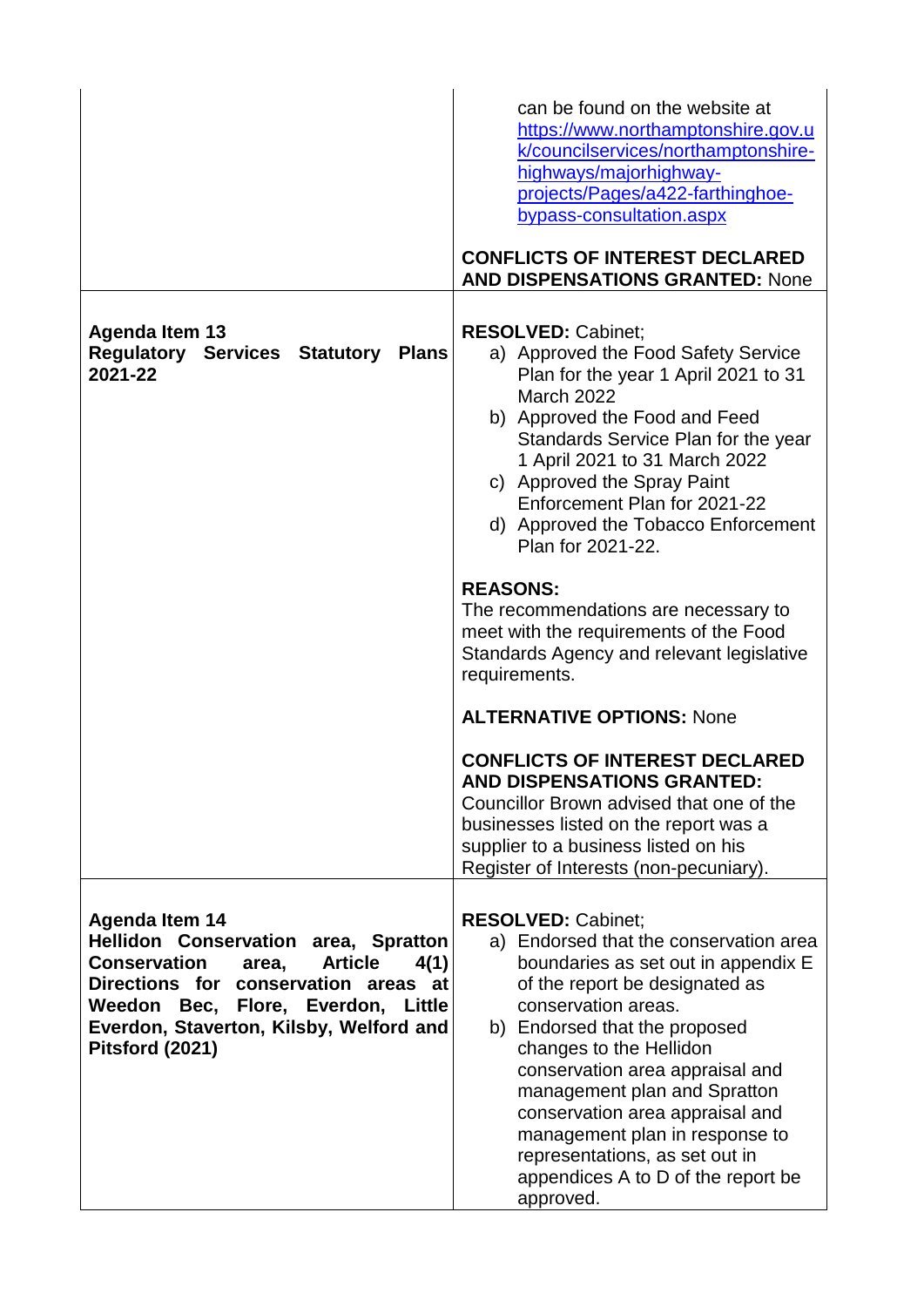- c) Endorsed that further minor editorial changes be made to the Hellidon conservation area appraisal and management plan and Spratton conservation area appraisal and management plan including to reflect the fact that the documents will be in their final adopted form.
- d) Endorsed that the conservation area appraisal and management plans for Hellidon and Spratton be adopted as supplementary planning documents.
- e) Endorsed the local list entries for Hellidon and Spratton set out in appendix F of the report.
- f) Endorsed that article 4(1) directions for Hellidon and Spratton, in accordance with the proposals in the conservation area appraisal and management plans, be made subject to consultation (appendices G and H of the report).
- g) Agreed to "make" the article 4(1) directions contained at appendix J of the report.
- h) Agreed to consult upon the article 4(1) directions contained at appendix J of the report.

### **REASONS:**

**1. Hellidon and Spratton Conservation Areas**

This course of action will put measures in place to help safeguard the heritage of Hellidon and Spratton.

#### **2. Article 4(1) Directions for conservation areas at Weedon Bec, Flore, Everdon, Little Everdon, Staverton, Kilsby, Welford and Pitsford (2021)**

The introduction of article 4(1) directions within conservation areas allows the council to manage change within historic areas on a case-by-case basis through the planning system. If the article 4(1) directions are made and confirmed it will therefore help to preserve and enhance the character and appearance of conservation areas. Consultation is required as part of the legal process for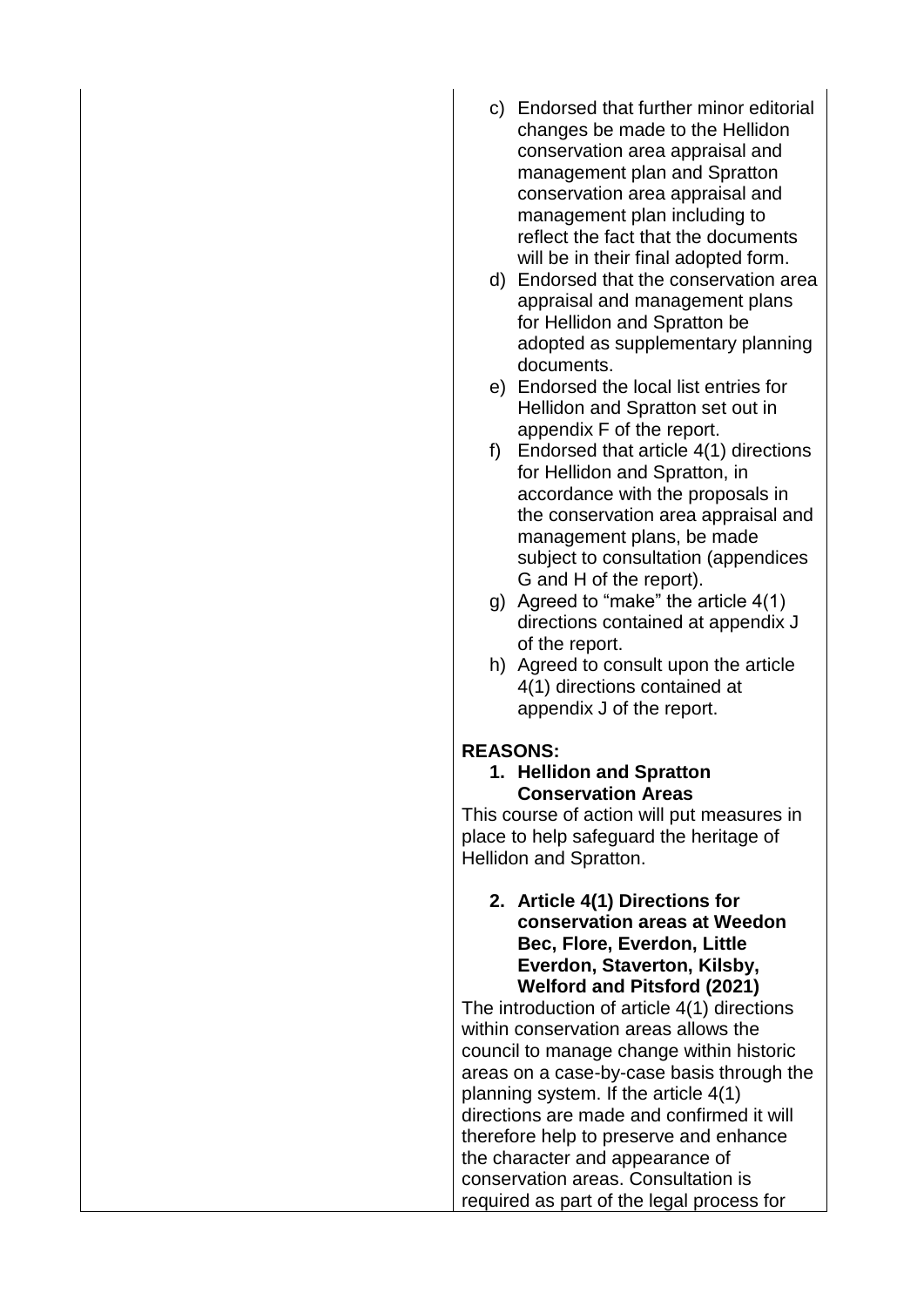making and confirming article 4(1) directions.

#### **ALTERNATIVE OPTIONS: Hellidon and Spratton Conservation Areas**

|                                                                     | Areas                                                                                                                                                                                                                                                                                                                                                                                                                                                                                                                                                                                                                                                                                                                                                                                                                     |
|---------------------------------------------------------------------|---------------------------------------------------------------------------------------------------------------------------------------------------------------------------------------------------------------------------------------------------------------------------------------------------------------------------------------------------------------------------------------------------------------------------------------------------------------------------------------------------------------------------------------------------------------------------------------------------------------------------------------------------------------------------------------------------------------------------------------------------------------------------------------------------------------------------|
|                                                                     | 1. The alternative options would be not<br>to endorse the designation of the<br>conservation area boundaries and<br>the adoption of the Hellidon<br>conservation area appraisal and<br>management plan and Spratton<br>conservation area appraisal and<br>management plan as a<br>supplementary planning documents,<br>not to endorse the candidates for<br>the local list, and not to 'make' the<br>article 4(1) directions.<br>2. Not endorsing the boundary<br>designations, the adoption of the<br>appraisal and management plans,<br>not endorsing the candidates for the<br>local list, and not 'making' the<br>proposed article 4(1) directions<br>would leave the council without<br>valuable tools with which to protect<br>and enhance the special<br>architectural and historic interest of<br>these villages. |
|                                                                     | <b>Article 4(1) Directions for conservation</b><br>areas at Weedon Bec, Flore, Everdon,<br>Little Everdon, Staverton, Kilsby,<br><b>Welford and Pitsford (2021)</b><br>Not "making" and "confirming" the article<br>4(1) directions would leave the council<br>without valuable tools with which to<br>preserve and enhance the special<br>architectural and historic interest of these                                                                                                                                                                                                                                                                                                                                                                                                                                   |
|                                                                     | villages.<br><b>CONFLICTS OF INTEREST DECLARED</b><br><b>AND DISPENSATIONS GRANTED: None</b>                                                                                                                                                                                                                                                                                                                                                                                                                                                                                                                                                                                                                                                                                                                              |
| <b>Agenda Item 15</b><br><b>Innovative Flood Resilience Project</b> | <b>RESOLVED: Cabinet;</b><br>a) Noted the work to date on securing<br>£6.2m of Flood and Coastal<br><b>Resilience Innovation Programme</b><br>grant allocation for West<br>Northamptonshire and North<br>Northamptonshire, and the next                                                                                                                                                                                                                                                                                                                                                                                                                                                                                                                                                                                   |
|                                                                     | steps required to progress the                                                                                                                                                                                                                                                                                                                                                                                                                                                                                                                                                                                                                                                                                                                                                                                            |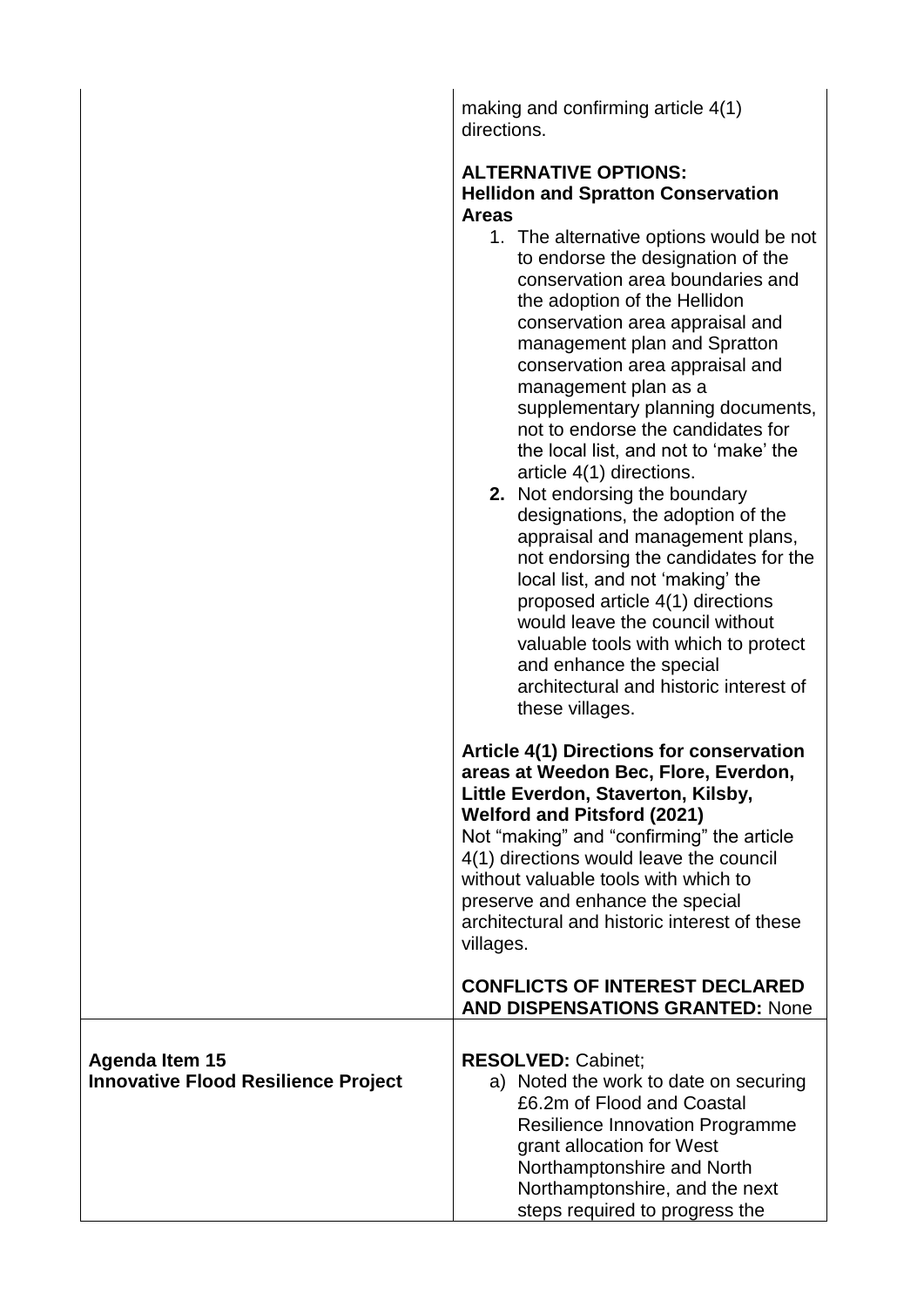|                                                                                            | project.<br>b) Approved the use of the ring-fenced<br><b>Flood and Coastal Resilience</b><br>Innovation Programme grant<br>funding of £6.2m to deliver<br>innovative flood resilience measures<br>across the two catchments, one in<br>each of West Northamptonshire and<br>North Northamptonshire, as set out<br>in the report.                                                                                                                                                                                                                                                                                                                                                                                                                                                                                                                                                 |
|--------------------------------------------------------------------------------------------|----------------------------------------------------------------------------------------------------------------------------------------------------------------------------------------------------------------------------------------------------------------------------------------------------------------------------------------------------------------------------------------------------------------------------------------------------------------------------------------------------------------------------------------------------------------------------------------------------------------------------------------------------------------------------------------------------------------------------------------------------------------------------------------------------------------------------------------------------------------------------------|
|                                                                                            | <b>REASONS:</b><br>1. The recommendations proposed<br>align closely with the objectives<br>established in the WNC Corporate<br>Plan 2021-2025.<br>2. The recommendations proposed<br>align with the Northamptonshire<br><b>Local Flood Risk Management</b><br>Strategy and will see the significant<br>improvement in flood resilience of<br>communities in two priority<br>catchments, with learning to be<br>applied to future flood risk<br>management work across both<br>councils.<br>3. The recommended course of action<br>is in line with the objectives, outputs<br>and benefits expected from the<br><b>Flood and Coastal Risk Innovation</b><br>Programme (FCRIP), to develop<br>and test new approaches to<br>improving flood resilience.<br>4. The recommendations above are<br>required to progress the flood<br>resilience measures as submitted to<br>the FCRIP. |
|                                                                                            | <b>ALTERNATIVE OPTIONS: None</b><br><b>CONFLICTS OF INTEREST DECLARED</b><br><b>AND DISPENSATIONS GRANTED: None</b>                                                                                                                                                                                                                                                                                                                                                                                                                                                                                                                                                                                                                                                                                                                                                              |
| <b>Agenda Item 17</b><br>facilities<br><b>Re-procurement</b><br>Οf<br>management contracts | <b>RESOLVED: Cabinet;</b><br>1. Approved the re-procurement of the<br>facilities management service and<br>maintenance contracts as set out in<br>the report.                                                                                                                                                                                                                                                                                                                                                                                                                                                                                                                                                                                                                                                                                                                    |
|                                                                                            | <b>REASONS:</b><br>To ensure that the Council complies<br>with statutory and regulatory duties.                                                                                                                                                                                                                                                                                                                                                                                                                                                                                                                                                                                                                                                                                                                                                                                  |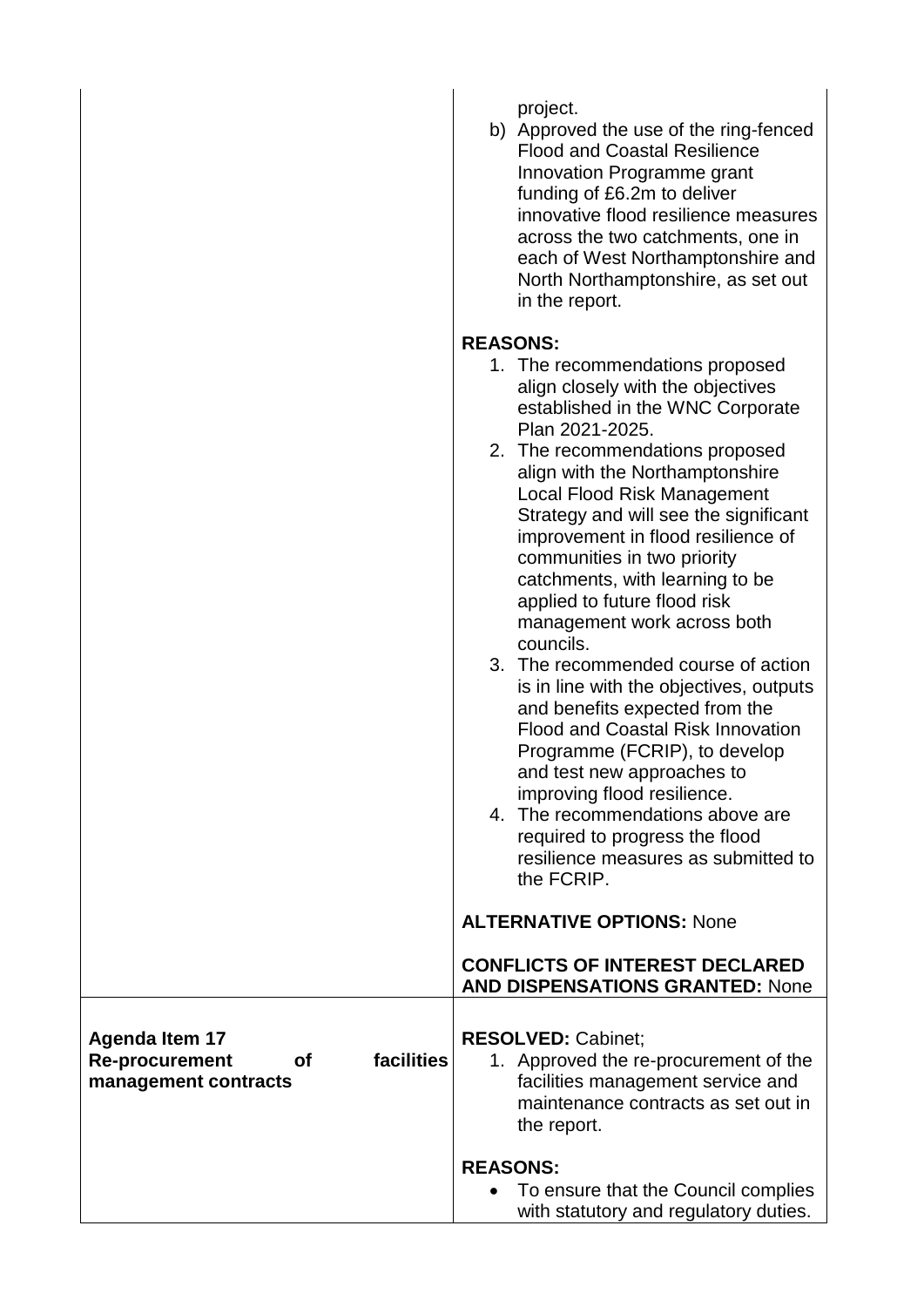- To ensure that Council properties are safe and fit for use.
- Maximising cost-effectiveness.
- To minimise depreciation of Council assets
- Provide customers and staff of the Council with buildings which are fit for purpose and welcoming.

### **ALTERNATIVE OPTIONS:**

- 1. Insourcing of the service. Insourcing decisions are often made to obtain control of a critical production or competency; conversely outsourcing decisions are often made to reduce 'noncore' in-house operations and to reduce some costs, typically by taking advantage of specialist providers, the ability of supplies to aggregate demand and thus produce economies of scale, competitive market forces, and by reducing employment costs. Insourcing can make sense in some cases, notably where the Council has sufficient demand to sustain a level of staffing and expertise in the services in question, and when quality of outsourced provision hard to control. However, the existing contracts for these services have generally operated well, and insourcing would be likely also create significant new costs associated with pension liabilities.
- 2. Disaggregation of the contracts into small lots. The current rocurement strategy relies on aggregating all specific service contracts requirements into single contracts with single specialist suppliers for each field. This is in order to attract the greatest commercial interest from the market and obtain additional value and/or reduce cost through efficiency of scale, and minimise the administrative burden on the Council. This approach has previously attracted significant market interest and has provided exceptionally competitive rates. A disaggregation would increase the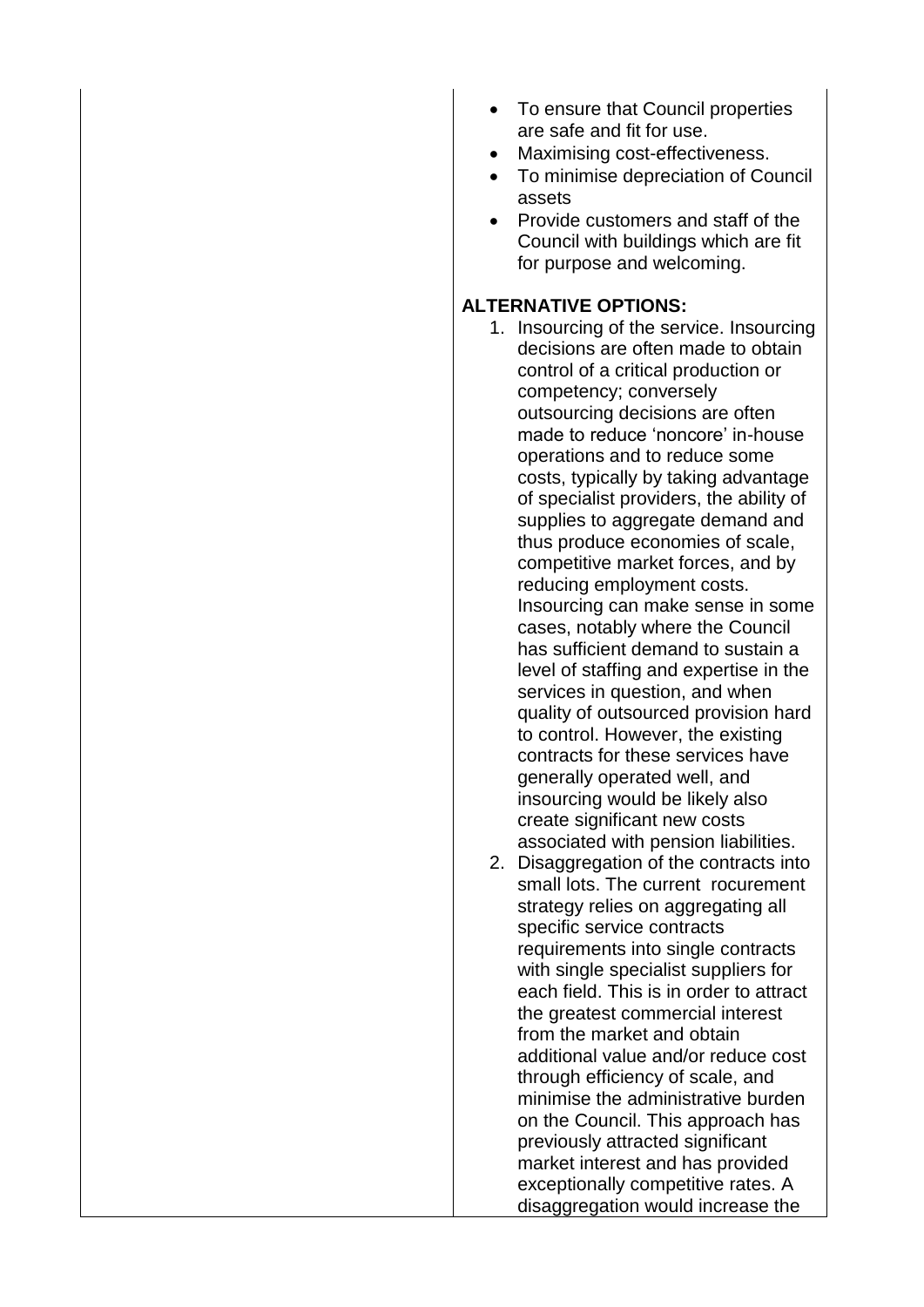time and processes requirement for administration of the contracts and is Page 302 likely to increase the contract costs too, particularly for small remote sites. It is considered it strikes the right balance between the different levels of packaging services.

3. Aggregation of the contracts into one or a small number of multi service contracts. To deliver such an aggregated service is likely to require the principal provider to let a number of subcontracts for specialisms. As outlined above, it is considered that the proposed set of contracts enables specialist suppliers to bid, without the overheads which come from having a large entity seeking to co -ordinate the units actually providing services. The division into specialist areas also increases the potential for bids from small and medium businesses ('SMEs') and local suppliers.

|  | 4. Use of a Council-owned or jointly- |
|--|---------------------------------------|
|  | owned entity (e.g. West               |
|  | Northamptonshire Norse Limited).      |
|  | These are traditionally known as      |
|  | Teckal companies, after the           |
|  | exemption in public procurement       |
|  | law which allows direct awards to     |
|  | entities controlled by a body such as |
|  | the Council. This falls somewhere     |
|  | between the insourcing and            |
|  | outsourcing options, having benefits  |
|  | such as on pension liabilities and    |
|  | potential for profit generations from |
|  | third parties, but without the        |
|  | competitive pressure of a             |
|  | procurement. It would take time and   |
|  | staff resource the Council does not   |
|  | currently have to pursue this         |
|  | approach at this time. It is intended |
|  | that it would be considered during    |
|  | the life of the contracts proposed to |
|  | be procured.                          |
|  | <b>CONFLICTS OF INTEREST DECLARED</b> |
|  |                                       |

**AND DISPENSATIONS GRANTED:** None

**Agenda Item 18**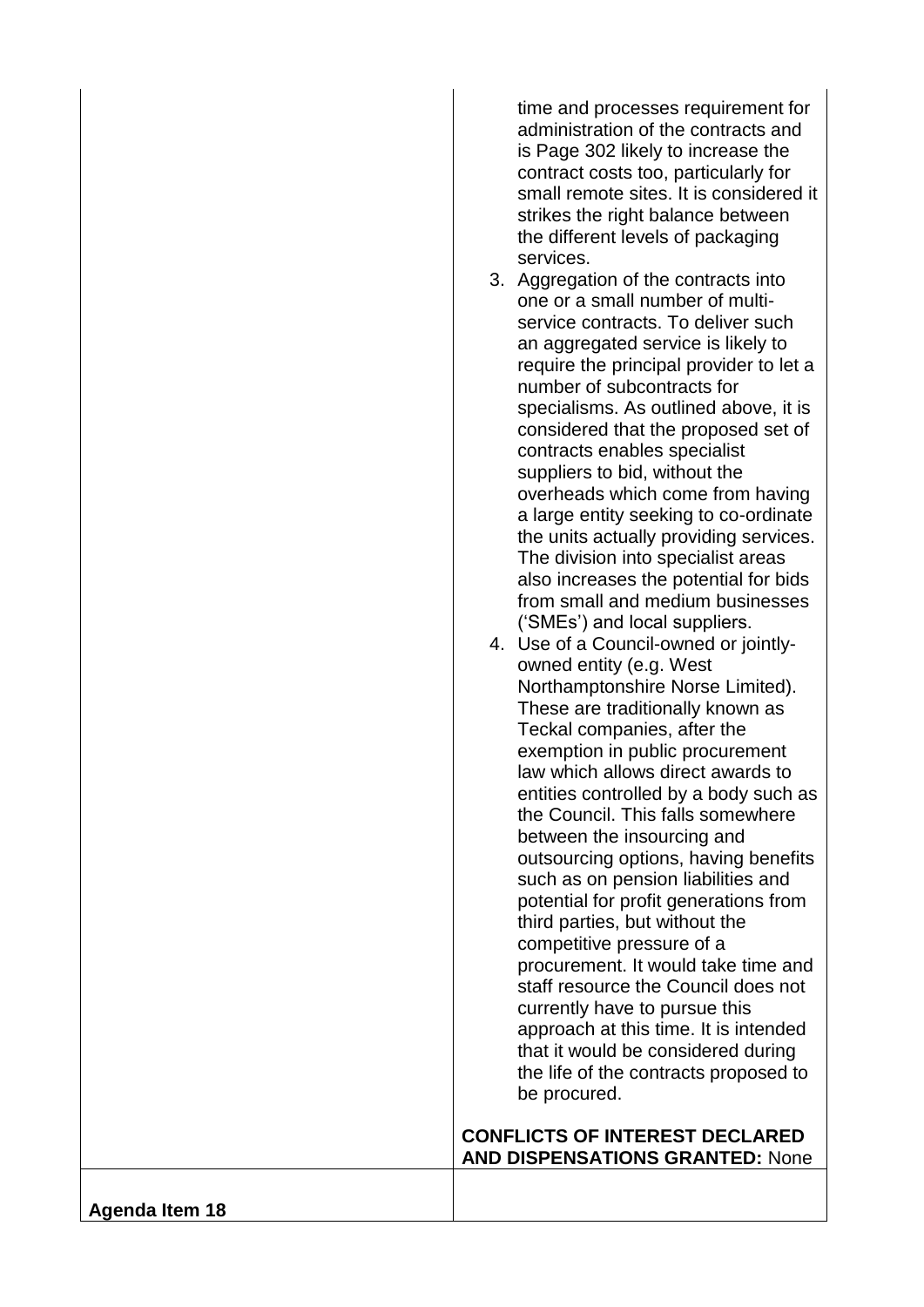| <b>Extension</b><br><b>Charles</b><br>78<br><b>Derngate</b><br><b>of</b><br><b>Mackintosh</b><br><b>Rennie</b><br><b>Museum</b><br><b>Northampton Towns Fund</b> |                                                                                                                                                                                                                                                                                                                                                                                                                                                                                                                                                                                                                                                                                                                                                          |
|------------------------------------------------------------------------------------------------------------------------------------------------------------------|----------------------------------------------------------------------------------------------------------------------------------------------------------------------------------------------------------------------------------------------------------------------------------------------------------------------------------------------------------------------------------------------------------------------------------------------------------------------------------------------------------------------------------------------------------------------------------------------------------------------------------------------------------------------------------------------------------------------------------------------------------|
| <b>Agenda Item 19</b><br>Variation to Agreement to Lease of<br><b>Stable Block at Delapre Abbey</b>                                                              | <b>RESOLVED: Cabinet;</b><br>1. delegated authority to the Assistant<br>Director Assets and Environment to<br>vary the terms of the agreement for<br>lease between the Council and the<br><b>Delapre Abbey Preservation Trust</b><br>relating to the 19th Century Stable<br>Block, as set out in the report.                                                                                                                                                                                                                                                                                                                                                                                                                                             |
|                                                                                                                                                                  | <b>REASONS:</b><br>1. Agreeing to extend the longstop<br>date in the Agreement for Lease<br>and making the other changes<br>would:<br>2. Maximise the opportunity to see the<br>plan for the Delapre Abbey site<br>implemented, and also help sustain<br>the Delapre Abbey Preservation<br>Trust, thus securing important public<br>benefits and community resources.<br>3. Make it more likely that public<br>expectations will be fulfilled.<br>4. Minimise the risk of costs falling on<br>the Council to restore and manage<br>the 19th Century Stable Yard.                                                                                                                                                                                         |
|                                                                                                                                                                  | <b>ALTERNATIVE OPTIONS:</b><br>1. WNC could refuse consent to the<br>extension of the longstop date in the<br>agreement to lease. This is not<br>recommended as it as it would<br>cause uncertainty and discourage<br>DAPT from proceeding with their<br>plans to bring the premises back<br>into use. The vision for the 19th<br>Century Stable Block is part of<br>DAPT wider vision for Delapre<br>Abbey which would be adversely<br>impacted if the stables were not<br>developed.<br>2. WNC could also consider whether<br>to develop the site itself. However,<br>no viable alternative uses other than<br>those proposed by DAPT have been<br>identified. The buildings are in a<br>poor state of repair and would<br>require substantial capital |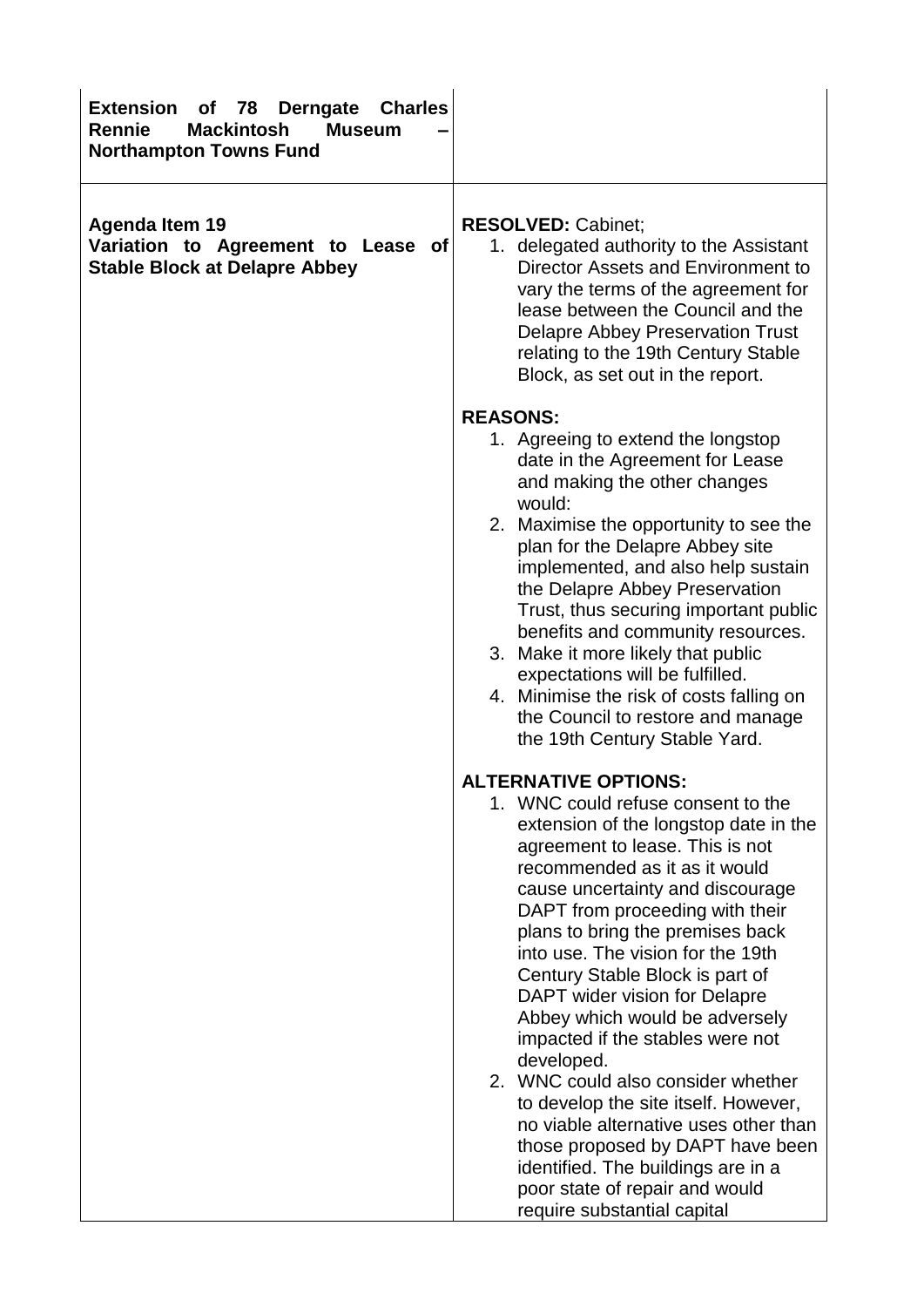|                                                                                                                                     | investment which has not currently<br>been provided for. In addition to<br>this, any future use of the site would<br>need to be sympathetic to the wider<br>services offered at Delapre Abbey<br>so as not to have a detrimental<br>impact on overall viability.<br>3. WNC could let the stables as<br>storage, but it is likely the income<br>set against the cost of maintenance<br>would not make this a financially<br>viable option.<br><b>CONFLICTS OF INTEREST AND</b><br><b>DISPENSATIONS GRANTED: None</b> |
|-------------------------------------------------------------------------------------------------------------------------------------|---------------------------------------------------------------------------------------------------------------------------------------------------------------------------------------------------------------------------------------------------------------------------------------------------------------------------------------------------------------------------------------------------------------------------------------------------------------------------------------------------------------------|
|                                                                                                                                     |                                                                                                                                                                                                                                                                                                                                                                                                                                                                                                                     |
| <b>Agenda Item 20</b><br><b>Local Council Tax Reduction Scheme</b><br>2022-23                                                       | <b>RESOLVED: Cabinet;</b><br>a) Noted the contents of the report<br>b) Approved, for consultation purposes<br>only, the LCTRS outlined in this<br>report for West Northamptonshire<br>for the year 2022-2023.                                                                                                                                                                                                                                                                                                       |
|                                                                                                                                     | <b>REASONS:</b><br>To enable a consultation process to take<br>place on a proposed Local Council Tax<br><b>Reduction Scheme for West Northants</b><br>Council for the financial year 2022-23 and<br>for the final scheme to be approved and in<br>place by 31 January 2022.                                                                                                                                                                                                                                         |
|                                                                                                                                     | <b>ALTERNATIVE OPTIONS: None</b>                                                                                                                                                                                                                                                                                                                                                                                                                                                                                    |
|                                                                                                                                     | <b>CONFLICTS OF INTEREST AND</b><br><b>DISPENSATIONS GRANTED: None</b>                                                                                                                                                                                                                                                                                                                                                                                                                                              |
| <b>Agenda Item 21</b><br><b>Proposal for Capital Funding to replace</b><br>the Library Management System and<br>associated hardware | <b>RESOLVED: Cabinet;</b><br>a) Considered and approved the<br>proposal to capital fund the<br>replacement of the Library<br>Management System and<br>associated hardware.                                                                                                                                                                                                                                                                                                                                          |
|                                                                                                                                     | <b>REASONS:</b><br>The Library Management System is<br>$\bullet$                                                                                                                                                                                                                                                                                                                                                                                                                                                    |
|                                                                                                                                     | a key requirement for delivering the<br>statutory library service                                                                                                                                                                                                                                                                                                                                                                                                                                                   |
|                                                                                                                                     | The current contract must end on<br>31st March 2022 and cannot be<br>extended. A replacement must be<br>procured in order to ensure                                                                                                                                                                                                                                                                                                                                                                                 |